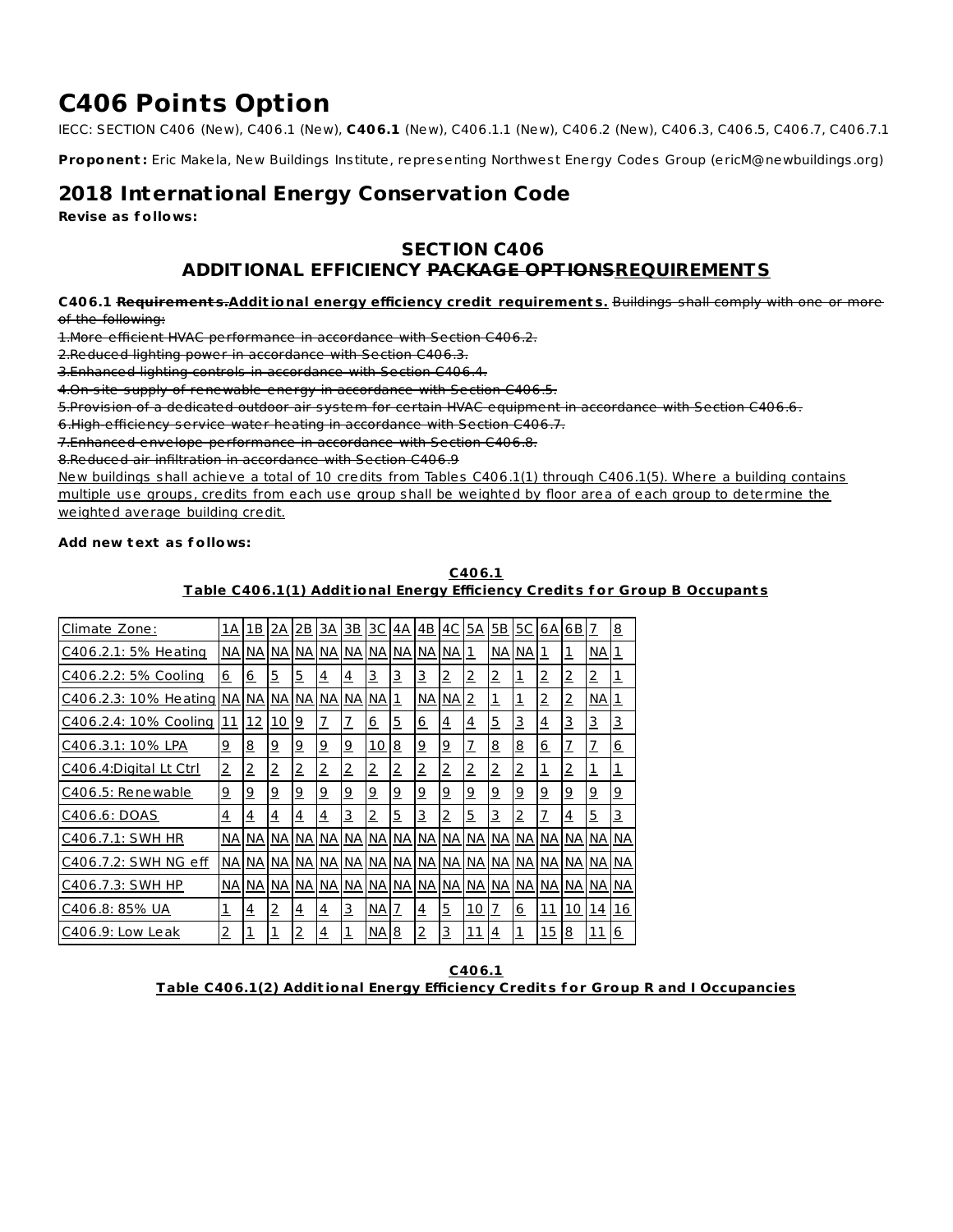| Climate Zone:           | 1A             | 1В       | 2Α             | 2B             | 3A             | $\underline{\mathsf{3B}}$ | <u>3C</u>  | 4А             | $\overline{AB}$ | 4C             | 5A             | I <sub>5</sub> B | <u>5C</u>                   | 6А             | 6 <sub>B</sub> | 7              | <u>8</u>       |
|-------------------------|----------------|----------|----------------|----------------|----------------|---------------------------|------------|----------------|-----------------|----------------|----------------|------------------|-----------------------------|----------------|----------------|----------------|----------------|
| C406.2.1: 5% Heating    | NА             | NА       | NA NA          |                | 1              | NA I                      | NА         | 1              | NА              | 1              | 1              | 1                | 1                           | 2              | $\overline{1}$ | 2              | $\overline{2}$ |
| C406.2.2: 5% Cooling    | 3              | 3        | $\overline{2}$ | $\overline{2}$ | 1              | 1                         | 1          | <u>1</u>       | <u>1</u>        | NА             | 1              | 1                | <b>NA</b>                   | 1              | $\overline{1}$ | $\mathbf 1$    | NА             |
| C406.2.3: 10% Heating   | <b>NA</b>      | NА       | NA NA          |                | $\mathbf{1}$   | <b>NA</b>                 | NА         | <u>1</u>       | <u>1</u>        | $\overline{1}$ | $\overline{2}$ | 2                | $\ensuremath{\text{\sf 1}}$ | 3              | $\overline{2}$ | 3              | $\overline{4}$ |
| C406.2.4: 10% Cooling   | 5              | 5        | $\overline{4}$ | <u>3</u>       | $\overline{2}$ | 3                         | 1          | $\overline{2}$ | <u>2</u>        | $\overline{1}$ | 1              | <u>ı</u>         | $\overline{1}$              | $\overline{1}$ | $\overline{1}$ | 1              | 1              |
| C406.3.1: 10% LPA       | $\overline{2}$ | 2        | $\overline{2}$ | $\overline{2}$ | $\overline{2}$ | 2                         | 3          | $\overline{2}$ | $\overline{2}$  | $\overline{2}$ | 2              | 2                | $\overline{2}$              | $\overline{2}$ | $\overline{2}$ | 2              | $\overline{2}$ |
| C406.4: Digital Lt Ctrl | NА             | NА       | NA             | NА             | NА             | NA                        | NА         | NА             | NА              | NА             | <b>NA</b>      | <b>NA</b>        | NА                          | NА             | NA             | NА             | NА             |
| C406.5: Renewable       | 8              | <u>8</u> | $\overline{8}$ | 8              | $\overline{1}$ | 8                         | <u>8</u>   | $\overline{1}$ | $\overline{1}$  | $\overline{1}$ | $\overline{1}$ | $\overline{1}$   | $\overline{1}$              | 7              | $\overline{1}$ | $\overline{1}$ | $\overline{1}$ |
| C406.6: DOAS            | <u>3</u>       | <u>4</u> | 3              | <u>3</u>       | $\overline{4}$ | 2                         | NА         | 6              | 3               | $\overline{4}$ | <u>8</u>       | 5                | $\overline{5}$              | <u>10</u>      | $\overline{1}$ | <u> 11</u>     | <u> 12</u>     |
| C406.7.1: SWH HR        | 10             | <u>9</u> | <u> 11</u>     | 10             | <u>13</u>      | <u>12</u>                 | <u> 15</u> | <u> 14</u>     | <u> 14</u>      | <u> 15</u>     | 14             | 14               | <u> 16</u>                  | 14             | <u> 15</u>     | <u> 15</u>     | 15             |
| C406.7.2: SWH NG eff    | <u>5</u>       | <u>5</u> | 6              | <u>6</u>       | 8              | Z                         | <u>8</u>   | $\overline{8}$ | <u>8</u>        | $\overline{9}$ | <u>و</u>       | <u>و</u>         | <u>10</u>                   | <u> 10</u>     | <u>9</u>       | 10             | <u> 11</u>     |
| C406.7.3: SWH HP        | 6              | 5        | 5              | <u>5</u>       | $\overline{5}$ | $\overline{5}$            | 5          | 5              | <u>5</u>        | $\overline{5}$ | $\overline{5}$ | 5                | $\overline{5}$              | 5              | $\overline{5}$ | $\overline{5}$ | $\overline{5}$ |
| C406.8: 85% UA          | 3              | <u>6</u> | 3              | <u>5</u>       | $\overline{4}$ | $\overline{4}$            | 1          | <u>4</u>       | 3               | 3              | $\overline{4}$ | <u>5</u>         | 3                           | <u>5</u>       | $\overline{4}$ | <u>6</u>       | <u>6</u>       |
| C406.9: Low Leak        | <u>6</u>       | <u>5</u> | 3              | <u> 11</u>     | <u>6</u>       | $\overline{4}$            | NА         | 7              | <u>3</u>        | 3              | <u>و</u>       | <u>5</u>         | $\overline{1}$              | <u> 13</u>     | 6              | <u>8</u>       | 3              |

**C406.1 Table C406.1(3) Addit ional Energy Efficiency Credit s f or Group E Occupancies**

| Climate Zone:           | 1A             | 1B             | 2Α               | 2B             | ЗΑ              | <u>3B</u>      | ЗC             | 4A              | 4B       | 4C             | 5A             | 5B             | 5C             | 6A             | 6B             | 7              | 8              |
|-------------------------|----------------|----------------|------------------|----------------|-----------------|----------------|----------------|-----------------|----------|----------------|----------------|----------------|----------------|----------------|----------------|----------------|----------------|
| C406.2.1: 5% Heating    | NA             | NА             | NА               | <b>NA</b>      | $\overline{1}$  | 1              | $\mathbf 1$    | $\overline{1}$  | 1        | $\overline{2}$ | $\overline{1}$ | 2              | 1              | $\overline{2}$ | $\overline{2}$ | 3              | <u>4</u>       |
| C406.2.2: 5% Cooling    | $\overline{4}$ | 4              | 3                | 3              | 2               | 2              | $\overline{2}$ | $\overline{2}$  | <u>1</u> | 1              | 1              | 1              | NА             | 1              | $\overline{1}$ | 1              | NА             |
| C406.2.3: 10% Heating   | NА             | NА             | NА               | $\mathbf 1$    | $\mathbf 1$     | 1              | 1              | $\overline{2}$  | <u>3</u> | $\overline{4}$ | 3              | <u>4</u>       | <u>3</u>       | <u>4</u>       | 3              | <u>5</u>       | $\overline{1}$ |
| C406.2.4: 10% Cooling   | $\overline{L}$ | <u>8</u>       | $\overline{1}$   | <u>6</u>       | 5               | $\overline{4}$ | 3              | $\overline{4}$  | 3        | $\overline{1}$ | $\overline{2}$ | 2              | $\overline{1}$ | $\overline{2}$ | $\overline{2}$ | $\overline{2}$ | $\overline{1}$ |
| C406.3.1: 10% LPA       | 8              | <u>8</u>       | $\overline{8}$   | <u>و</u>       | $\overline{8}$  | <u>و</u>       | <u>9</u>       | $\underline{8}$ | <u>9</u> | <u>9</u>       | 8              | <u>و</u>       | <u>8</u>       | $\overline{1}$ | <u>8</u>       | 7              | $\overline{1}$ |
| C406.4: Digital Lt Ctrl | $\overline{2}$ | $\overline{2}$ | $\overline{2}$   | 2              | $\overline{2}$  | 2              | <u>2</u>       | $\overline{2}$  | 2        | $\overline{2}$ | $\overline{2}$ | 3              | $\overline{2}$ | $\overline{2}$ | $\overline{2}$ | $\overline{2}$ | $\mathbf 1$    |
| C406.5: Renewable       | <u>6</u>       | <u>6</u>       | $6 \overline{6}$ | <u>6</u>       | $6 \overline{}$ | 6              | <u>6</u>       | 6               | 6        | 6              | <u>6</u>       | <u>6</u>       | <u>6</u>       | 6              | 6              | <u>5</u>       | 5              |
| C406.6: DOAS            | <b>NA</b>      | NА             | NА               | NА             | NА              | <b>NA</b>      | <b>NA</b>      | NА              | NА       | NА             | <b>NA</b>      | NА             | <b>NA</b>      | NА             | NА             | <b>NA</b>      | NА             |
| C406.7.1: SWH HR*       | 1              | <u>1</u>       | $\overline{1}$   | 1              | $\mathbf{1}$    | 1              | 1              | $\mathbf{1}$    | 1        | $\overline{1}$ | 1              | 1              | 1              | <u>1</u>       | $\mathbf{1}$   | 1              | 1              |
| C406.7.2: SWH NG eff*   | NA             | $\mathbf 1$    | $\overline{1}$   | $\overline{1}$ | $\mathbf{1}$    | <u>ı</u>       | $\overline{1}$ | $\overline{2}$  | <u>2</u> | 3              | $\overline{2}$ | 3              | $\overline{2}$ | 3              | 3              | <u>3</u>       | $\overline{5}$ |
| C406.7.3: SWH HPWH*     | NA             | NА             | <b>NA</b>        | <b>NA</b>      | <b>NA</b>       | NA             | <b>NA</b>      | $\mathbf{1}$    | NА       | NА             | $\mathbf 1$    | $\overline{1}$ | <b>NA</b>      | <u>1</u>       | $\overline{1}$ | $\overline{1}$ | $\overline{1}$ |
| C406.8: 85% UA          | 3              | $\overline{1}$ | 3                | $\overline{4}$ | $\overline{2}$  | $\overline{4}$ | $\overline{1}$ | $\overline{1}$  | 3        | 1              | $\overline{2}$ | 3              | <b>NA</b>      | $\overline{4}$ | 3              | 6              | $\overline{9}$ |
| C406.9: Low Leak        | $\mathbf{1}$   | <u>1</u>       | <u>1</u>         | 2              | NА              | NA I           | NА             | NА              | NА       | NА             | 1              | NA I           | NА             | 4              | $\overline{1}$ | 4              | <u>з</u>       |

\* for schools with full service kitchens or showers

**C406.1 Table C406.1(4) Addit ional Energy Efficiency Credit s f or Group M Occupancies**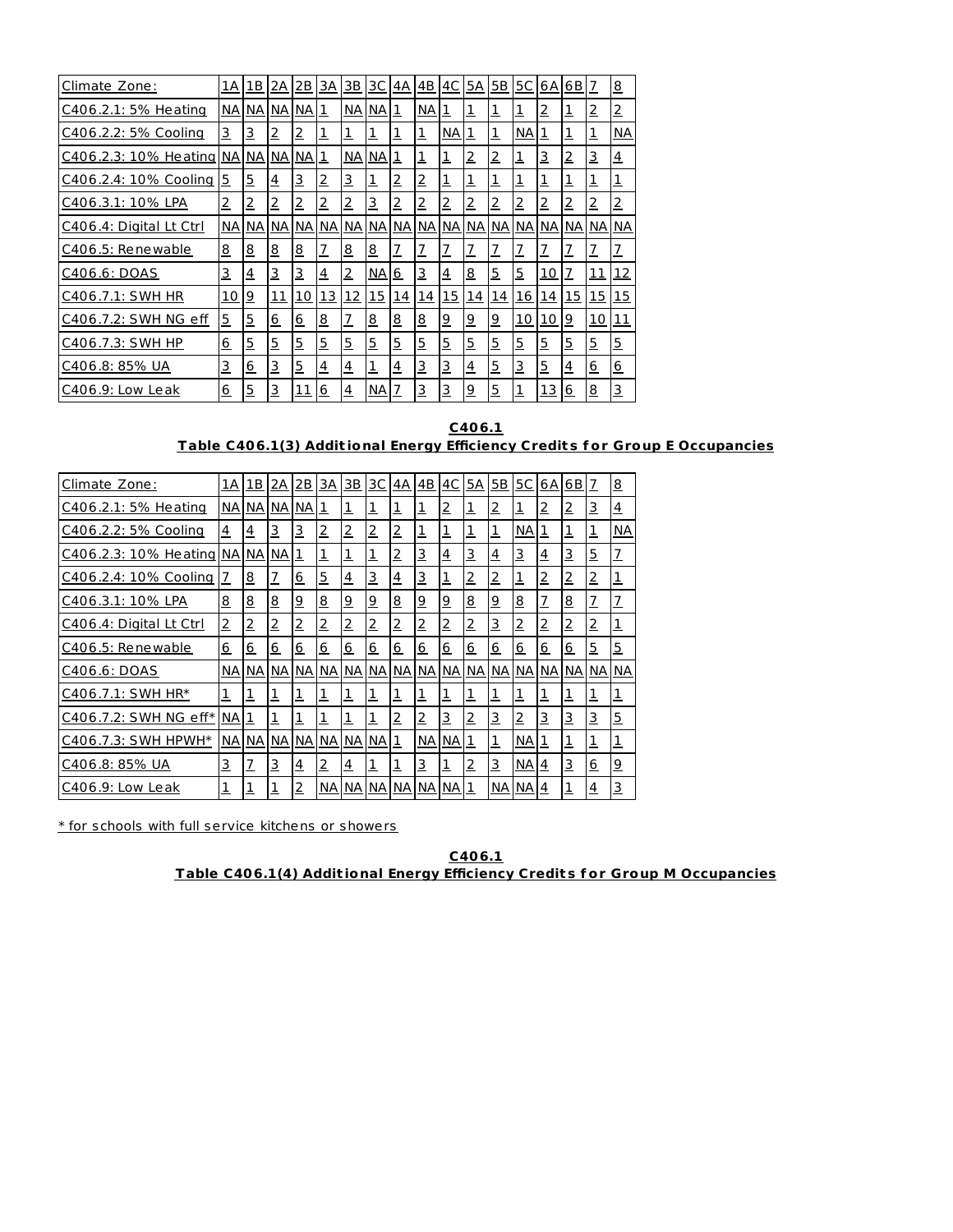| Climate Zone:           | 1A             | 1B         | <u>2A</u>      | 2B        | 3A             | <u>3B</u>  | <u>3C</u>  | 4A             | 4B             | <u>4C</u>      | <u>5A</u>      | 5B             | <u>5C</u>      | 6 A            | 6 B            | 7               | 8              |
|-------------------------|----------------|------------|----------------|-----------|----------------|------------|------------|----------------|----------------|----------------|----------------|----------------|----------------|----------------|----------------|-----------------|----------------|
| C406.2.1: 5% Heating    | NА             | NА         | NA NA          |           | <u>1</u>       | 1          | NА         | <u>1</u>       | <u>1</u>       | $\overline{2}$ | 2              | $\overline{2}$ | 2              | 3              | $\overline{2}$ | 3               | $\overline{4}$ |
| C406.2.2: 5% Cooling    | 5              | 6          | $\overline{4}$ | <u>4</u>  | $\overline{3}$ | 3          | 1          | $\overline{2}$ | <u>2</u>       | $\overline{1}$ | 1              | 2              | NА             | 1              | $\overline{1}$ | 1               | NА             |
| C406.2.3: 10% Heating   | NА             | NА         | NА             | 1         | $\overline{1}$ | 1          | 1          | 2              | 2              | $\overline{4}$ | 3              | <u>4</u>       | $\overline{5}$ | 5              | <u>3</u>       | $6 \overline{}$ | 8              |
| C406.2.4: 10% Cooling   | <u>و</u>       | 12         | <u>و</u>       | <u>8</u>  | 6              | <u>6</u>   | 3          | $\overline{4}$ | <u>4</u>       | $\mathbf 1$    | 2              | 3              | <b>NA</b>      | $\overline{2}$ | $\overline{2}$ | 2               | 1              |
| C406.3.1: 10% LPA       | <u> 13</u>     | <u> 13</u> | <u> 15</u>     | <u>14</u> | 16             | <u> 14</u> | <u> 17</u> | <u> 15</u>     | <u> 15</u>     | <u>14</u>      | <u>12</u>      | <u> 14</u>     | <u> 14</u>     | <u> 16</u>     | <u> 16</u>     | 14              | 12             |
| C406.4: Digital Lt Ctrl | NА             | NА         | <b>NA</b>      | NА        | NА             | <b>NA</b>  | NА         | NА             | NА             | NА             | NА             | <b>NA</b>      | NА             | NА             | NА             | <b>NA</b>       | <b>NA</b>      |
| C406.5: Renewable       | <u>8</u>       | <u>8</u>   | <u>8</u>       | <u>8</u>  | 8              | <u>8</u>   | <u>8</u>   | <u>8</u>       | <u>8</u>       | $\overline{1}$ | $\overline{1}$ | Z              | Z              | 7              | $\overline{1}$ | 7               | 6              |
| C406.6: DOAS            | 3              | <u>4</u>   | <u>3</u>       | 3         | $\overline{3}$ | 3          | 1          | <u>3</u>       | $\overline{2}$ | $\overline{2}$ | $\overline{2}$ | $\overline{3}$ | 2              | 4              | $\overline{3}$ | <u>4</u>        | $\overline{4}$ |
| C406.7.1: SWH HR        | NА             | NА         | NA I           | NА        | NА             | <b>NA</b>  | NА         | NА             | NА             | NА             | NА             | <b>NA</b>      | NА             | NА             | NА             | NА              | <b>NA</b>      |
| C406.7.2: SWH NG eff    | NА             | NА         | <b>NA</b>      | NА        | <b>NA</b>      | <b>NA</b>  | NА         | NA             | <b>NA</b>      | NА             |                | NA NA          | NА             | NA I           | <b>NA</b>      | NА              | <b>NA</b>      |
| C406.7.3: SWH HP        | NА             | ΝA         | NА             | <b>NA</b> | NА             | NA         | <b>NA</b>  | NА             | NА             | <b>NA</b>      | <b>NA</b>      | NА             | <b>NA</b>      | NА             | NА             | <b>NA</b>       | NА             |
| C406.8: 85% UA          | $\overline{4}$ | <u>6</u>   | 3              | <u>4</u>  | $\overline{3}$ | 3          | 1          | <u>6</u>       | <u>4</u>       | $\overline{4}$ | $\overline{4}$ | $\overline{5}$ | $\overline{4}$ | <u>6</u>       | $\overline{5}$ | <u>8</u>        | $\overline{9}$ |
| C406.9: Low Leak Env    | 1              | <u>1</u>   | <u>1</u>       | <u>2</u>  | <u>1</u>       | <u>ı</u>   | NА         | 3              | <u>1</u>       | 1              | 3              | <u>2</u>       | 1              | 7              | <u>3</u>       | <u>6</u>        | 3              |

**C406.1 Table C406.1(5) Addit ional Energy Efficiency Credit s f or Ot her\* Occupancies**

| Climate Zone:           | 1A             | 1B             | 2Α             | 2В             | 3A       | $\overline{3B}$ | 3C             | 4Α             | 4B             | 4C             | 5A             | 5Β             | <u>5C</u>       | 6А             | 6 B             | 7              | $\overline{8}$ |
|-------------------------|----------------|----------------|----------------|----------------|----------|-----------------|----------------|----------------|----------------|----------------|----------------|----------------|-----------------|----------------|-----------------|----------------|----------------|
| C406.2.1: 5% Heating    | NА             | NА             | <b>NA</b>      | NА             | <u>1</u> | $\overline{1}$  | 1              | 1              | 1              | $\overline{2}$ | $\mathbf{1}$   | $\overline{2}$ | $\overline{1}$  | $\overline{2}$ | $\overline{2}$  | <u>3</u>       | 3              |
| C406.2.2: 5% Cooling    | 5              | <u>5</u>       | <u>4</u>       | <u>4</u>       | <u>з</u> | 3               | <u>2</u>       | $\overline{2}$ | $\overline{2}$ | <u>1</u>       | $\overline{1}$ | $\overline{2}$ | 1               | <u>1</u>       | 1               | 1              | $\overline{1}$ |
| C406.2.3: 10% Heating   | <b>NA</b>      | <b>NA</b>      | NА             | 1              | 1        | $\overline{1}$  | $\overline{1}$ | $\overline{2}$ | $\overline{2}$ | <u>3</u>       | 3              | 3              | 3               | 4              | 3               | <u>5</u>       | $\overline{5}$ |
| C406.2.4: 10% Cooling   | 8              | <u>و</u>       | <u>8</u>       | $\overline{1}$ | 5        | $\overline{5}$  | 3              | $\overline{4}$ | $\overline{4}$ | 2              | $\overline{2}$ | <u>3</u>       | $\overline{2}$  | $\overline{2}$ | $\overline{2}$  | $\overline{2}$ | $\overline{2}$ |
| C406.3.1: 10% LPA       | <u>8</u>       | 8              | $\overline{9}$ | <u>9</u>       | <u>9</u> | <u>9</u>        | <u> 10</u>     | <u>8</u>       | $\overline{9}$ | <u>9</u>       | $\overline{1}$ | <u>8</u>       | $\underline{8}$ | <u>8</u>       | $\underline{8}$ | <u>8</u>       | $\overline{1}$ |
| C406.4: Digital Lt Ctrl | $\overline{2}$ | $\overline{2}$ | $\overline{2}$ | 2              | <u>2</u> | $\overline{2}$  | 2              | $\overline{2}$ | $\overline{2}$ | 2              | $\overline{2}$ | 3              | $\overline{2}$  | 2              | 2               | $\overline{2}$ | $\mathbf 1$    |
| C406.5: Renewable       | <u>8</u>       | <u>8</u>       | 8              | <u>8</u>       | <u>8</u> | 8               | <u>8</u>       | 8              | <u>8</u>       | 7              | $\overline{1}$ | 7              | $\overline{1}$  | <u>7</u>       | 7               | 7              | <u>7</u>       |
| C406.6: DOAS            | <u>3</u>       | $\overline{4}$ | <u>3</u>       | 3              | <u>4</u> | <u>3</u>        | 2              | $\overline{5}$ | 3              | 3              | $\overline{5}$ | <u>4</u>       | <u>3</u>        | <u>7</u>       | 5               | <u>7</u>       | 6              |
| C406.7.1: SWH HR**      | 10             | <u>9</u>       | 11             | <u> 10</u>     | 13       | <u> 12</u>      | <u> 15</u>     | 14             | <u>14</u>      | 15             | <u> 14</u>     | <u> 14</u>     | <u> 16</u>      | 14             | 15              | 15             | 15             |
| C406.7.2: SWH FF eff**  | 5              | $\overline{5}$ | <u>6</u>       | <u>6</u>       | <u>8</u> | $\overline{1}$  | <u>8</u>       | <u>8</u>       | 8              | <u>و</u>       | $\overline{9}$ | <u>و</u>       | 10              | 10             | <u>9</u>        | 10             | 11             |
| C406.7.3: SWH HPWH**    | 6              | <u>5</u>       | <u>5</u>       | <u>5</u>       | <u>5</u> | 5               | <u>5</u>       | $\overline{5}$ | <u>5</u>       | <u>5</u>       | $\overline{5}$ | <u>5</u>       | $\overline{5}$  | <u>5</u>       | <u>5</u>        | <u>5</u>       | $\overline{5}$ |
| C406.8: 85% UA          | 3              | 6              | 3              | $\overline{4}$ | 3        | $\overline{4}$  | 1              | $\overline{5}$ | 4              | 3              | $\overline{5}$ | 5              | $\overline{4}$  | <u>7</u>       | 6               | <u>و</u>       | 10             |
| C406.9: Low Leak Env    | 3              | <u>2</u>       | <u>2</u>       | $\overline{4}$ | 4        | $\overline{2}$  | NА             | 6              | $\overline{2}$ | 2              | 6              | $\overline{4}$ | $\overline{1}$  | 10             | <u>5</u>        |                | $\overline{4}$ |

\* Other occupancy groups include all Groups except for Groups B, R, I, E, and M.

\*\* for occupancy groups listed in C406.7.1

#### **Revise as f ollows:**

**C406.1.1 Tenant spaces.** Tenant spaces shall comply with sufficient options form Tables C406.1(1) through C406.1(5) to achieve a minimum number of 5 credits, where credits are selected from Section C406.2, C406.3, C406.4, C406.6 or C406.7. AlternativelyWhere the entire building complies using credits from Section C406.5, C406.8 or C406.9, tenant spaces within the building shall be deemed to comply with Section C406.5 where the entire building is in compliance.this section.

**Exception:** Previously occupied tenant spaces that comply with this code in accordance with Section C501.

**C406.2 More efficient HVAC equipment perf ormance.** Equipment shall exceed the minimum efficiency requirements listed in Tables C403.3.2(1) through C403.3.2(7) by 10 percent, in addition to the requirements of Section C403. Where multiple performance requirements are provided, the equipment shall exceed all requirements by 10 percent. 9) and Variable refrigerant flow systems shall exceed listed in the energy efficiency provisions of ANSI/ASHRAE/IESNA 90.1 by 10 percent. in accordance with Sections C406.2.1, C406.2, C406.2.3 or C406.4. Equipment shall also meet applicable requirements of Section C403. Energy efficiency credits for heating shall be selected from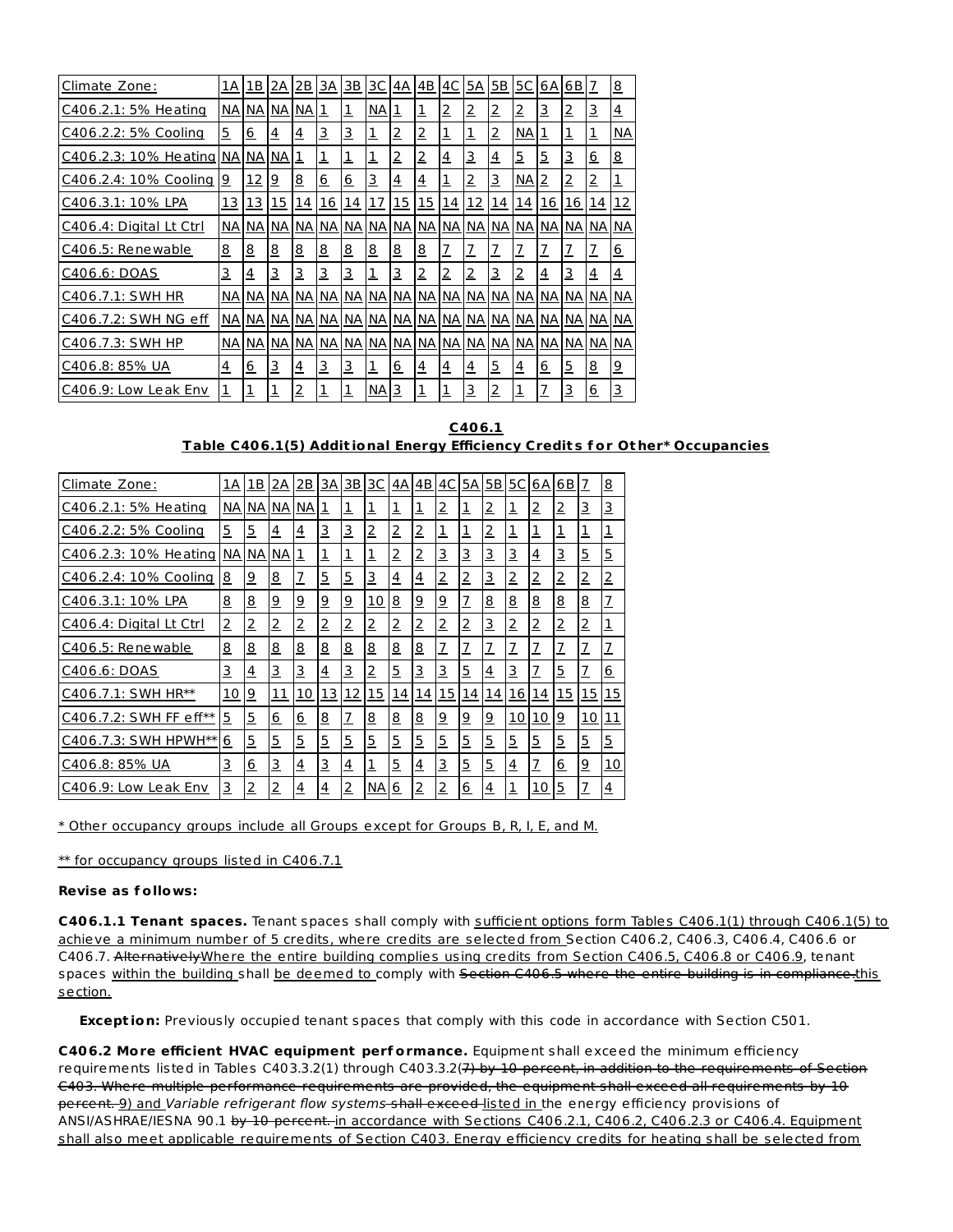C406.2.1 or C406.2.3 and energy efficiency credits for cooling shall be selected from C406.2.2 or C406.2.4. Selected credits shall include a heating or cooling energy efficiency credit or both. Equipment not listed in Tables C403.3.2(1) through C403.3.2(7)9) and Variable refrigerant flow systems not listed in the energy efficiency provisions of ANSI/ASHRAE/IES 90.1 shall be limited to 10 percent of the total building system capacity.capacity for heating equipment where selecting C406.2.1 or C406.2.3 and cooling equipment where selecting C406.2.2 or C406.2.4. **C406.2.2 More efficient HVAC cooling perf ormance.** Equipment shall exceed the minimum cooling and heat rejection efficiency requirements by 5 percent. Where multiple cooling performance requirements are provided, the equipment shall exceed the annual energy requirement, including IEER, SEER, and IPLV.

**C406.2.3 High efficiency HVAC heat ing perf ormance.** Equipment shall exceed the minimum heating efficiency requirements by 10 percent.

**C406.2.4 High efficiency HVAC cooling perf ormance.** Equipment shall exceed the minimum cooling and heat rejection efficiency requirements by 10 percent. Where multiple cooling performance requirements are provided, the equipment shall exceed the annual energy requirement, including IEER, SEER, and IPLV.

**C406.3 Reduced light ing power.** Buildings shall comply with Section C406.3.1 or C406.3.2.

**C406.3.1 Reduced light ing power 10 percent .** The total connected interior lighting power calculated in accordance with Section C405.3.1 shall be less than 90 percent of the total lighting power allowance calculated in accordance with Section C405.3.2.

**C406.3.2 Reduced light ing power more t han 15 percent .** Where the total connected interior lighting power calculated in accordance with Section C405.3.1 is less than 85 percent of the total lighting power allowance calculated in accordance with Section C405.3.2, additional energy efficiency credits shall be determined based on Equation 4-12, rounded to the nearest whole number.

<u> AEEC<sub>LPA</sub> = AEEC<sub>10</sub> x 10 x (LPA - LPD) / LPA (Equation 4-12)</u>

Where:

<u> AEEC<sub>LPA</sub> = C406.3.2 additional energy efficiency credits</u>

LPD = total connected interior lighting power calculated in accordance with Section C405.3.1

 $LPA$  = total lighting power allowance calculated in accordance with Section C405.3.2

 $\mathsf{AEEC}_{10} = \mathsf{C406.3.1}$  credits from Tables C406.1(1) through C406.1(5)

**C406.5 On-site renewable energy.** Buildings shall comply with Section C406.5.1 or C406.5.2.

**C406.5.1 Basic Renewable Credit s.** The total minimum ratings of on-site renewable energy systems shall be one of the following:

- 1. Not less than  $\frac{1.71 \cdot 0.86}{2.7}$  Btu/h per square foot  $(5.4 \cdot 2.7 \text{ W/m}^2)$  or  $0.50 \cdot 0.25$  watts per square foot  $(5.4 \cdot 2.7 \text{ W/m}^2)$ of conditioned floor area.
- 2. Not less than 3 percent of the annual energy used within the building for building mechanical and service water heating equipment and lighting regulated in Chapter 4.

**C406.5.2 Enhanced Renewable Credit s.** Where the total minimum ratings of on-site renewable energy systems exceeds the rating in C406.5.1(1), additional energy efficiency credits shall be determined based on Equation 4-13, rounded to the nearest whole number.

<u> AEEC<sub>RRa</sub> = AEEC<sub>2.5</sub> x *RRa / RR<sub>1</sub>* (Equation 4-13)Where:</u> <u> AEEC<sub>RRa</sub> = C406.5.2 additional energy efficiency credits</u>

RRa = actual total minimum ratings of on-site renewable energy systems in Btu/h, watts per square foot or <u>w/m<sup>2</sup>)</u>

 $RR_I=$  minimum ratings of on-site renewable energy systems required by C406.5.1(1) in Btu/h, watts per <u>square foot or W/m<sup>2</sup>) AEEC<sub>2.5</sub> = C406.5.1 credits from Tables C406.1(1) through C406.1(5)</u>

**C406.7 Reduced energy use in service water heat ing.** Buildings shall comply with Sections C406.7.1 and either C406.7.2, C406.7.3 or C406.7.4.

**C406.7.1 Building t ype.** To qualify for this credit, the building shall contain one of shall be of the following use groups and the additional energy efficiency credit shall be prorated by conditioned floor area of the portion of the building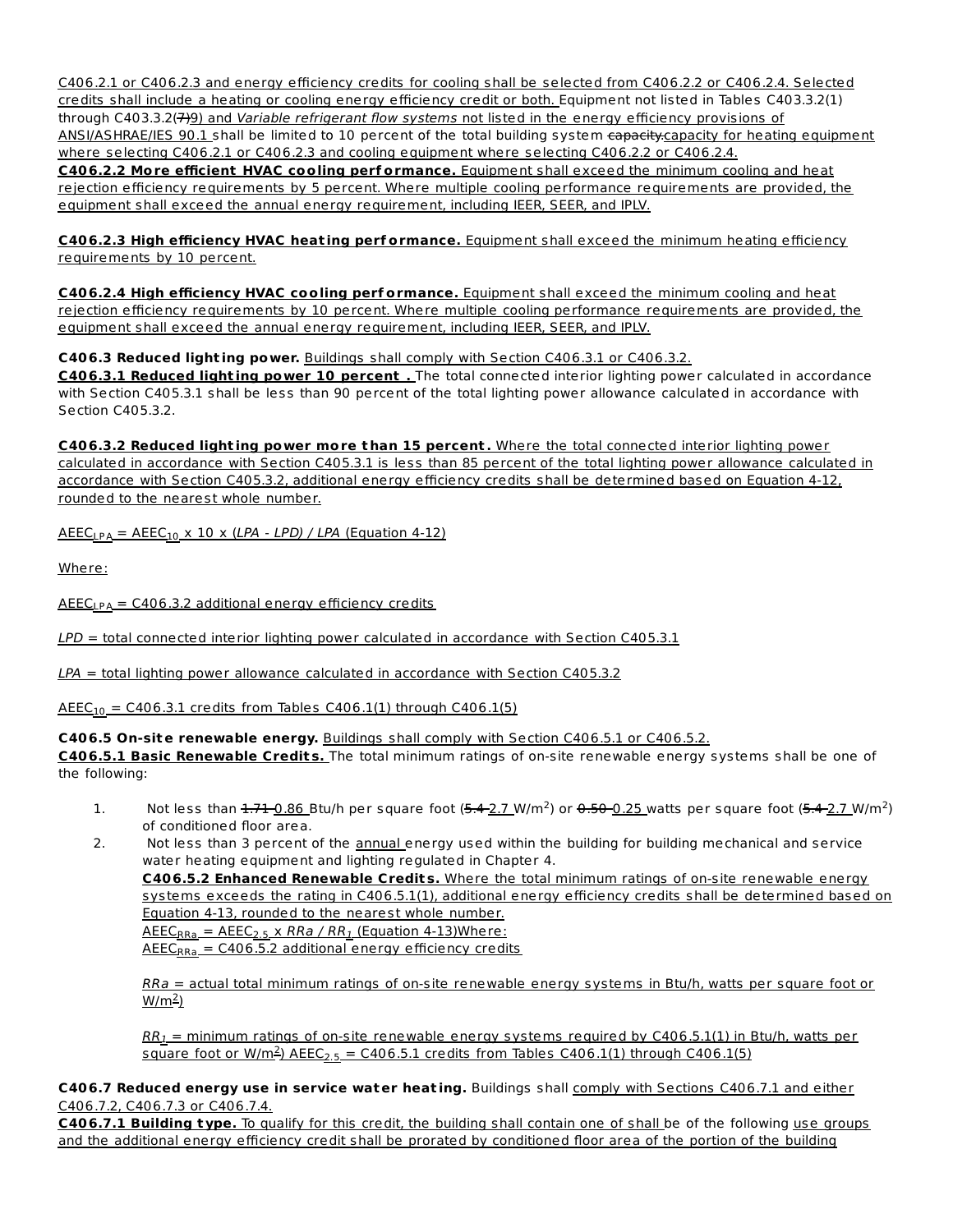#### comprised of the following use groups.

#### types to use this compliance method:

- 1. Group R-1: Boarding houses, hotels or motels.
- 2. Group I-2: Hospitals, psychiatric hospitals and nursing homes.
- 3. Group A-2: Restaurants and banquet halls or buildings containing food preparation areas.
- 4. Group F: Laundries.
- 5. Group R-2.
- 6. Group A-3: Health clubs and spas.
- 7. Group E: Schools with full-service kitchens or locker rooms with showers 8. Buildings showing a service hot water load of 10 percent or more of total building energy loads, as shown with an energy analysis as described in Section C407.

**C406.7.1 Load f ract ion.Recovered or renewable water heat ing** The building service water-heating system shall have one or more of the following that are sized to provide not less than 60-30 percent of the building's annual hot water requirements, or sized to provide  $100 - 70$  percent of the building's annual hot water requirements if the building shall otherwise is required to comply with Section C403.9.5:

- 1. Waste heat recovery from service hot water, heat-recovery chillers, building equipment, or process equipment.
- 2. On-site renewable energy water-heating systems.

**C406.7.3 Efficient f ossil f uel water heater**. The combined input-capacity-weighted-average equipment rating of all fossil fuel water heating equipment in the building shall be not less than 95% Et or 0.95 EF. This option shall receive only half the listed credits for buildings required to comply with C404.2.1.

**C406.7.4 Heat pump water heater.** Where electric resistance water heaters are allowed, all service hot water system heating requirements shall be met using heat pump technology with a combined input-capacity-weighted-average EF of 3.0. Air-source heat pump water heaters shall not draw conditioned air from within the building, except exhaust air that would otherwise be exhausted to the exterior.

**Reason Statement :** The C406 Option Packages was introduced into the IECC in 2012 as part of the prescriptive method to achieve an additional 4% energy savings over the prescriptive requirements of the code. The original proposal included three additional options (reduced lighting power density, increased HVAC efficiency and renewables). The 2018 IECC now has eight options to select from. In 2018, PNNL performed an analysis to determine the energy savings potential for each of the eight options and found significant savings differences.

# **How does t he proposed measure compare to what 's required in current codes?**

The current additional efficiency package options are all considered equal in the 2018 IECC, and any one item must be selected to comply with the extra efficiency provision. However, there is a great deal of variation in the energy savings, as shown in Figure 1.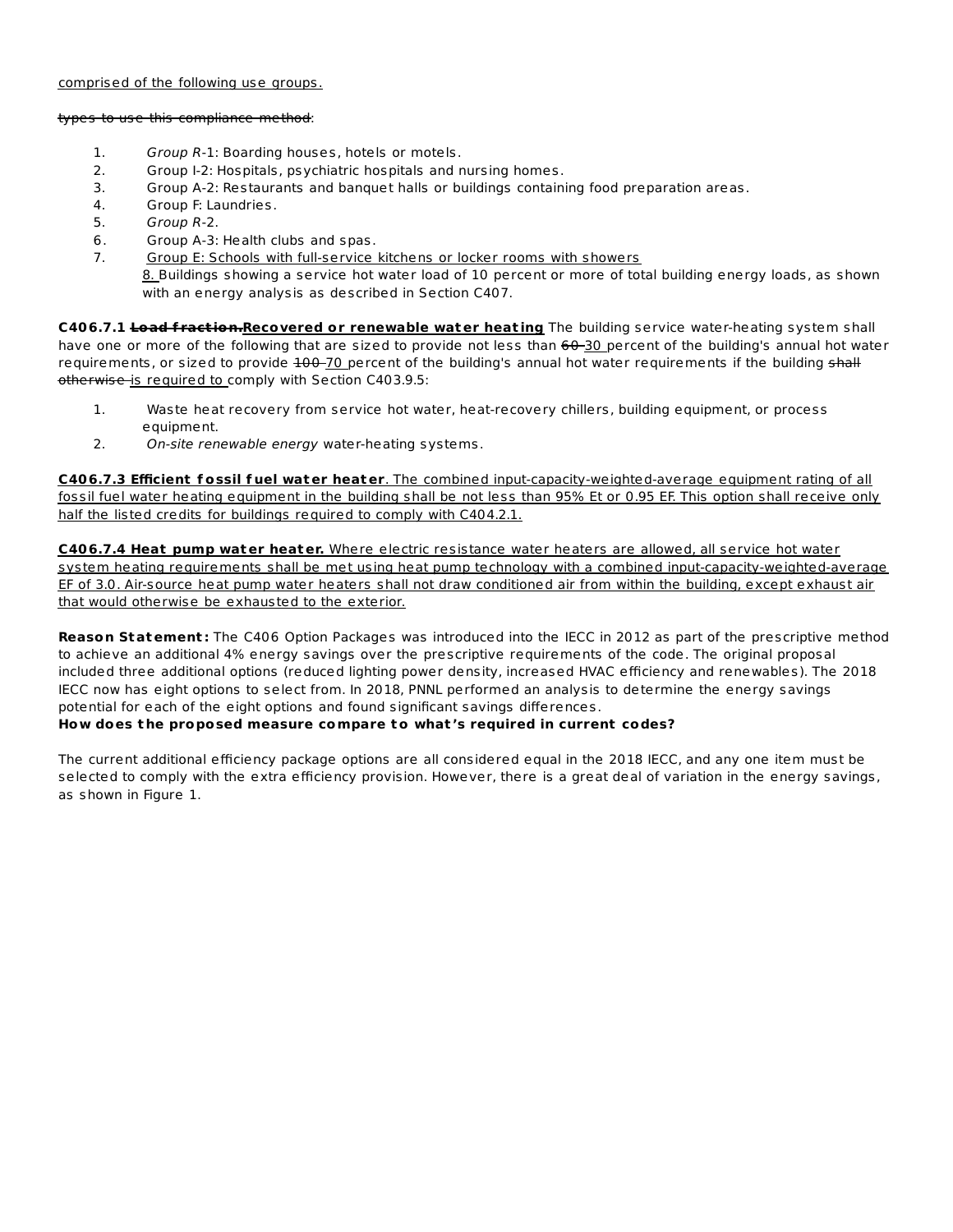

Figure [if supportFields]> SEQ Figure \\* ARABIC

To address this issue PNNL developed a points based option that provides equity across the efficiency measure options. The analysis is presented in their technical brief "Relative Credits for Extra Efficiency Measures"

C406 – Additional Efficiency Credits

http://www.pnnl.gov/main/publications/external/technical\_reports/PNNL-28370.pdf

# **Technical Analysis**

The technical analysis was conducted as follows:

· Prototype models are used in the analysis. Their development, and associated climate locations, are described in detail in the quantitative determination[1] and are available for download.[2] Four building prototypes were used to capture the difference between building types:

- Medium office
- Primary School
- Mid-rise Apartment
- Stand Alone Retail

EnergyPlus™ was used to evaluate each measure in the four prototypes in all U.S. climate zones, except in cases where there is not a strong interaction with building HVAC systems, where standard engineering calculations were used. This applies to service hot water and renewable energy. Dedicated outdoor air systems (DOAS) savings were estimated rather than modeled, as discussed in the "Relative Credits for Extra Efficiency Measures".

· Using average annual commercial energy prices, cost savings for each measure are calculated as a percentage of building total annual energy cost.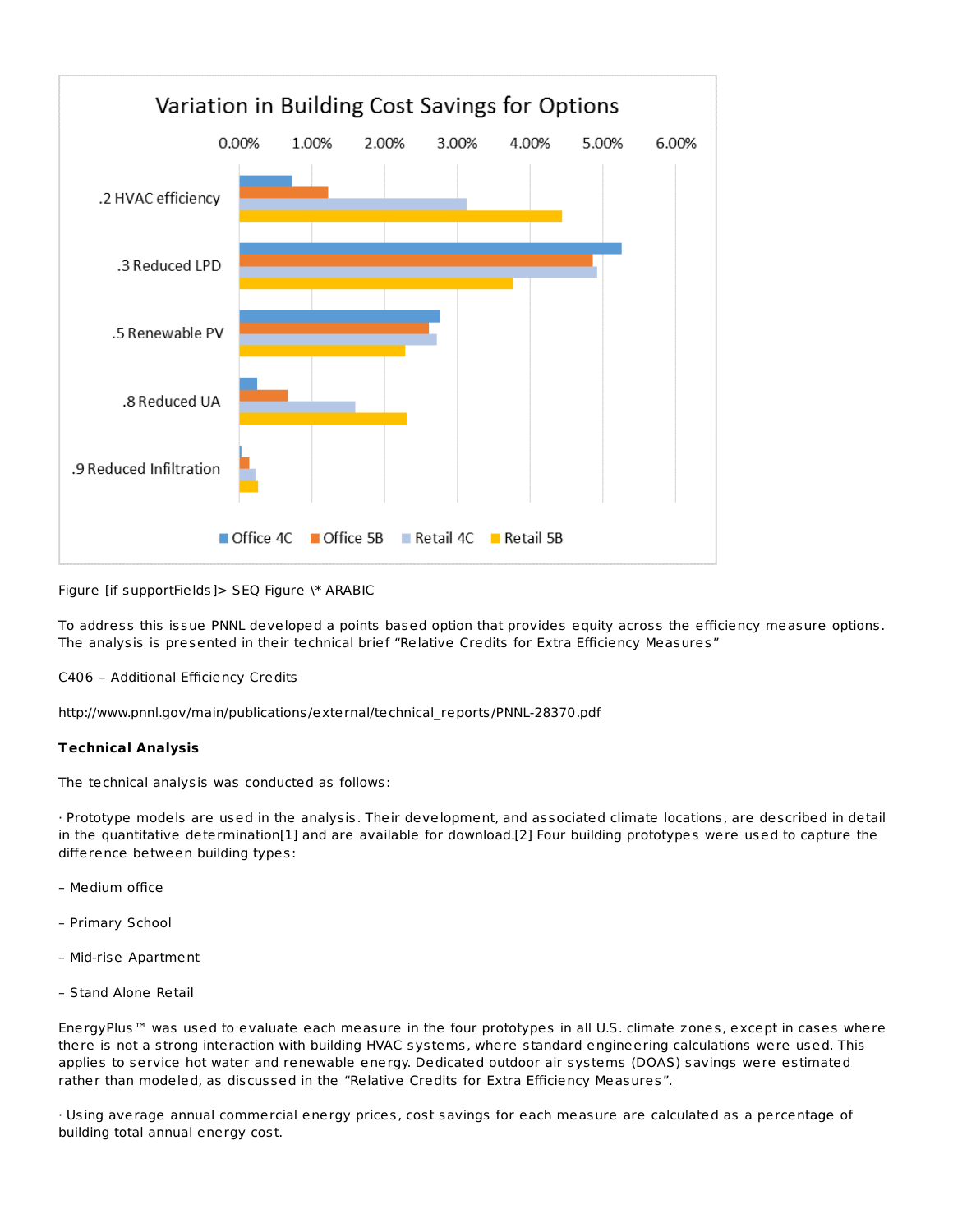· The cost percentages are converted to credit points, with the goal of not being exactly equivalent, but to provide approximate relative equivalency between measures. One point is assigned for each 0.25% of building energy cost savings.

Extra efficiency measures save energy by reducing energy use directly or reducing the heating or cooling loads in the building, resulting in lower HVAC energy use. The measure would require different items to be added to construction, depending on the combination of credits selected. The requirements for each measure are discussed under the individual items.

# **Why is an energy efficiency credit assignment met hod superior to ot her approaches?**

The extra efficiency credit approach allows for designer and builder flexibility. While it is slightly more complicated to select multiple items and add up points, in many cases credit would be given for measures that are often included in buildings. Furthermore, using points rather than "just pick one" puts the options on more of a level consideration and better accounts for the impact of climate.

The climate zone impact is fairly broad, especially for cooling efficiency and building envelope measures. The spread is also broad for lighting reduction and plug load controls, as the reduced heat load must be made up by the heating system in colder climates, while in warmer climates there is added savings in the cooling system. Assigning the points relative to building energy cost savings and climate zone will reward savings measures appropriate to the location of the building, and more fairly across measures.



# Figure [if supportFields]> SEQ Figure \\* ARABIC

The points resulting from averaging four typical C406 measures (10% HVAC, 10% LPA, Renewable and 85% UA) are shown as the last item on the right side of Figure 2. These four average around 10 points across climate zones, while lighting power allowance—a popular option selection—averages around 8 points across climate zones. Selecting 10 points or 2.5% savings of building energy cost as the target of a point-based system makes sense as being slightly ahead or roughly equal to the approach followed in the 2018 IECC.

# **What st rategies are considered to minimize compliance burdens?**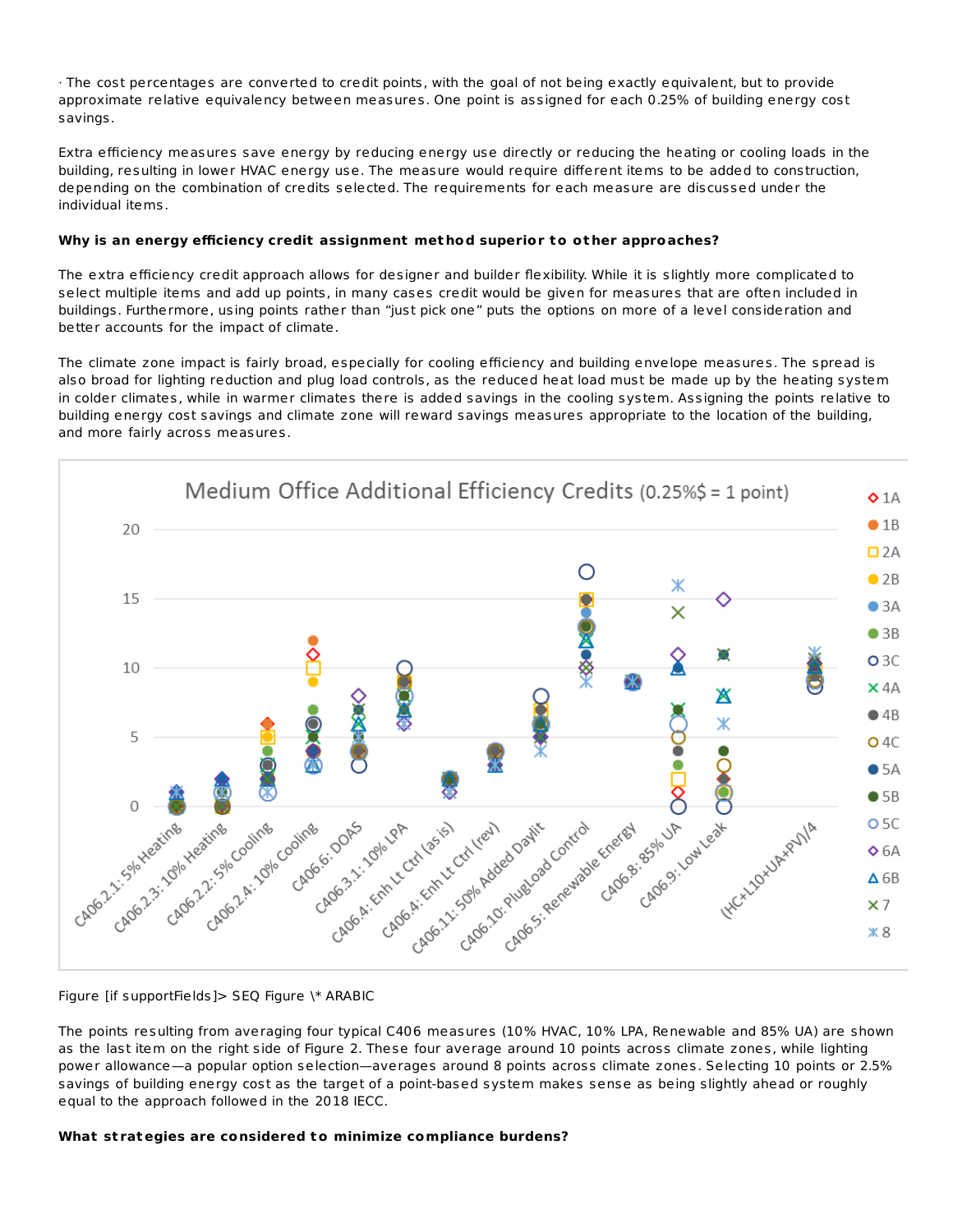To achieve savings from a combination of multiple measures under the 2018 IECC, the only recourse is to follow the performance path that requires a building model. Having a simple table of points for measures in different building types and climate zones bypasses the need for full performance modeling, which can be expensive relative to savings for smaller buildings. The end result is a performance-based approach that can be applied with the simplicity of a prescriptive approach.

# **Are t here exist ing codes and standards t hat take a similar approach?**

The outlined approach is based on the structure currently employed in the IECC for commercial buildings. It just shifts from a "pick one" approach to one that selects adequate measures from the options to meet a required point level. It is also similar to packages of measures that have been utilized in both residential and commercial energy codes, particularly in the Pacific Northwest. The Washington code has successfully used such a structure to balance energy performance, design flexibility, and evolving technologies.

The existing measures were modified to better fit within the points option and to provide more flexibility.

**More efficient HVAC heat ing perf ormance** (C406.2) There has been industry feedback that it is difficult to comply with the 10% increase in efficiency for the More Efficient HVAC Option because both the heating and cooling equipment must comply. The points option allows either heating or cooling or both to comply. This measure would be modified to provide separate credits for the following:

– Medium efficiency HVAC heating performance (C406.2.1) is a 5% improvement in efficiency over the existing minimum requirement.

– Medium efficiency HVAC cooling performance (C406.2.2) is a 5% improvement in efficiency over the existing minimum requirement.

– High Efficiency HVAC heating performance (C406.2.3) is a 10% improvement in efficiency over the existing minimum requirement.

– High Efficiency HVAC cooling performance (C406.2.4) is a 10% improvement in efficiency over the existing minimum requirement

–

Note: If equipment efficiency tables for VRF or other items are added by another proposal, then remove the reference to the ASHRAE 90.1 tables and adjust the table number reference range to include all HVAC equipment tables.

–

– **C406.3 Reduced light ing power.** The proposal keeps the 10% reduced lighting power allowance threshold and adds a threshold of 15%. Lighting designers that want to design to lower LPD levels can also use the calculation (Equation 4-12) to achieve more points giving them more flexibility.

– **C406.5 On-site renewable energy.** The onsite renewable energy credit has been modified to allow for additional credit from increased system size over the base level requirement for this credit.

– **C406.7.1 Reduced energy use in service water heat ing.** The water heating option allows for credit for high efficiency gas and electric water heaters in addition to heat recovery.

**Bibliography:** Hart R and B Liu. 2015. Methodology for Evaluating Cost-effectiveness of Commercial Energy Code Changes. PNNL-23923, Rev1, Pacific Northwest National Laboratory for U.S. Department of Energy; Energy Efficiency & Renewable Energy. https://www.energycodes.gov/development/commercial/methodology. Hart R and J Zhang. 2018. Cost-effectiveness Analysis of Hi-rise Residential Building Air Leakage Testing. https://www.energycodes.gov/sites/default/files/documents/TBD.pdf.

Hart R and Y Xie. 2014. End-Use Opportunity Analysis from Progress Indicator Results for ASHRAE Standard 90.1-2013. PNNL-24043, Pacific Northwest National Laboratory, Richland, WA. http://www.pnnl.gov/main/publications/external/technical\_reports/PNNL-24043.pdf

http://buildingconnections.seattle.gov/2012/03/01/air-barriers-and-pressure-testing/